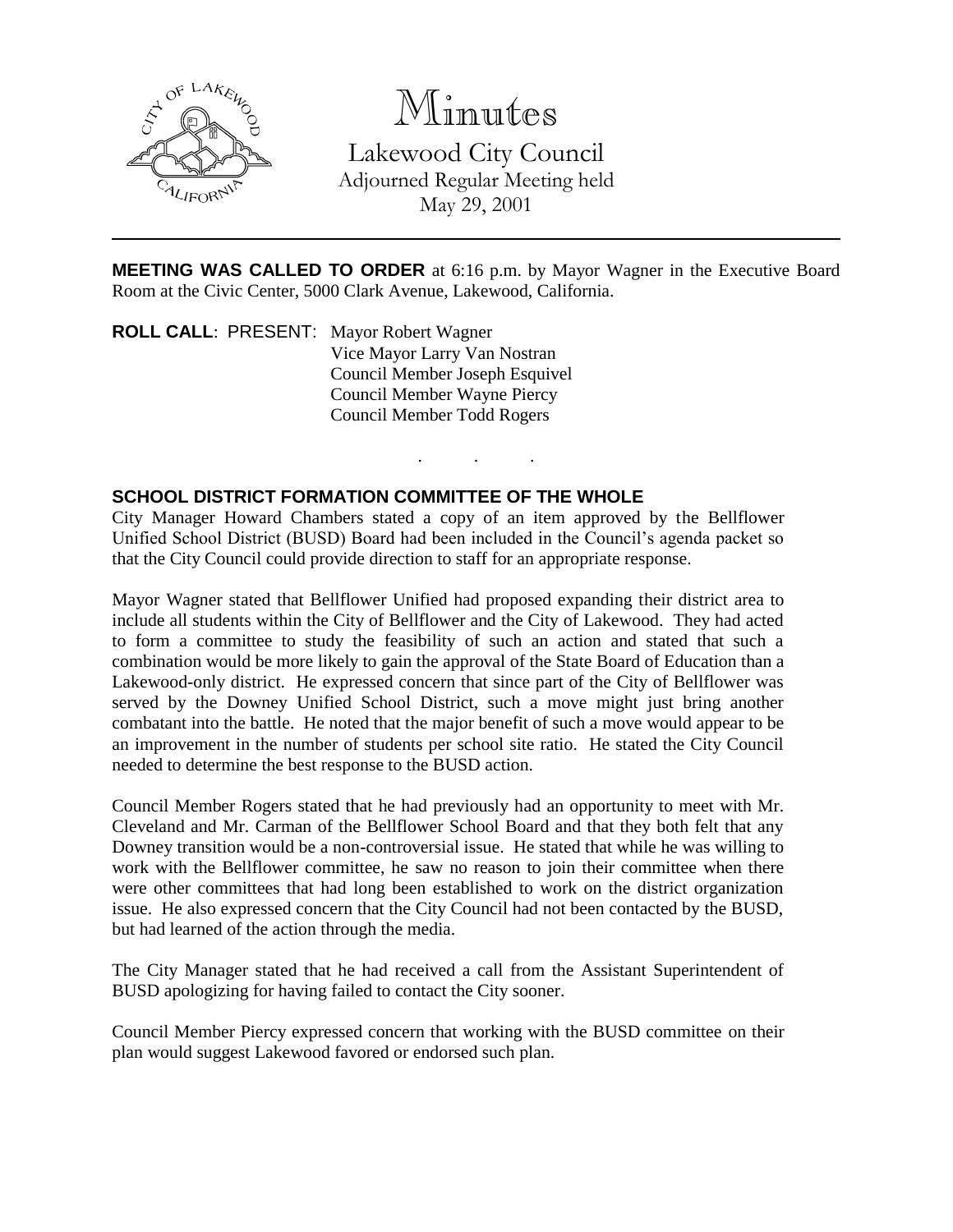City Council Minutes May 29, 2001 Page 2

## **SCHOOL DISTRICT FORMATION COMMITTEE OF THE WHOLE** - Continued

Council Member Rogers stated that it could be viewed as a window of opportunity to focus on discussions with all four districts. He suggested formal correspondence go out to all districts inviting each to sit down and see what common ground existed.

Mayor Wagner stated there could be other issues involved such as the shift of students in the relatively small area served by Paramount Unified School District to the Bellflower District. He also expressed an interest in meeting to determine if any common ground existed. He suggested a sub-committee could be formed to meet with the individual districts.

Vice Mayor Van Nostran stated that a committee-of-the-whole had been established so that all Council Members would have the opportunity to hear all of the information from the original sources and no information would be lost, as could happen when a sub-committee has to report back.

Council Member Piercy suggested that the City Council sponsor a summit conference with representatives from all districts attending. He stated that it could appear divisive should the Council meet only with the Bellflower district.

Mayor Wagner expressed concern about bringing all the districts together at once, stating that there was little opportunity for any meaningful dialog in such a large group. He stated that it could best be determined where each district was coming from by meeting with them individually.

Vice Mayor Van Nostran noted that whenever asked, Lakewood residents had consistently expressed the desire for their own separate district. He stated that Bellflower should be advised that at this time, Lakewood was not ready or interested in joining their committee.

Council Member Rogers suggested that a letter go out from the Mayor to all four districts expressing our continuing interest in improving the delivery of educational services in Lakewood and the possibilities for cooperation. He stated that staff could be assigned to follow up with the districts.

Council Member Piercy supported the idea of sending a letter to all districts and meeting to look for common ground.

## VICE MAYOR VAN NOSTRAN MOVED AND COUNCIL MEMBER PIERCY SECONDED TO AUTHORIZE THE MAYOR TO SEND A LETTER TO EACH OF THE FOUR SCHOOL DISTRICTS SERVING LAKEWOOD

Mayor Wagner stated the letter should advise that the City was interested in exploring possibilities and requesting each district to send a representative to meet with the Committeeof-the-whole. The letter directed to BUSD would decline a seat on their committee but express an interest in meeting to discuss possibilities.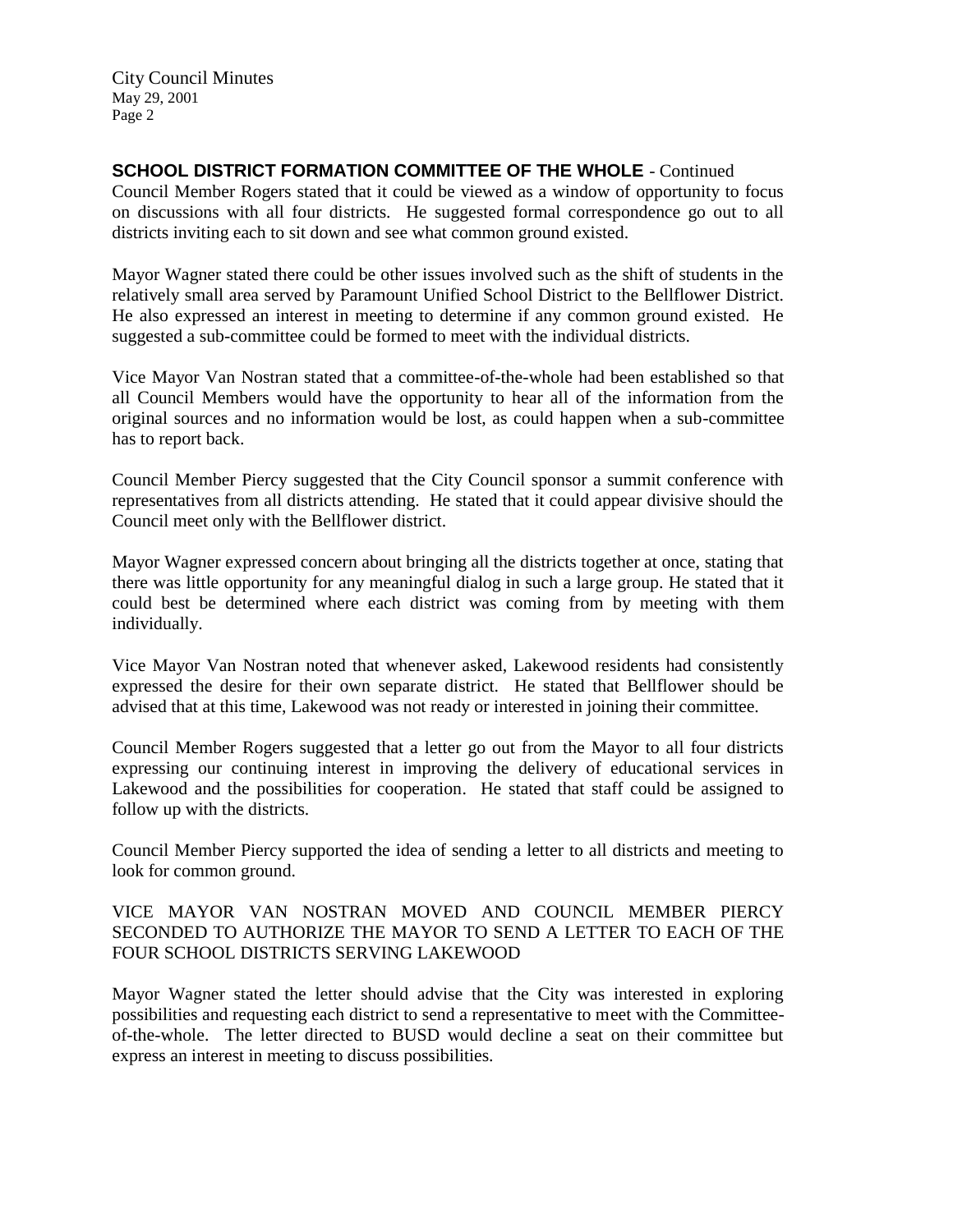**SCHOOL DISTRICT FORMATION COMMITTEE OF THE WHOLE** - Continued UPON ROLL CALL VOTE, THE MOTION WAS APPROVED:

AYES: COUNCIL MEMBERS: Esquivel, Piercy, Van Nostran, Rogers and Wagner NAYS: COUNCIL MEMBERS: None

#### **3.1 • PRELIMINARY REVIEW OF AMENDMENT OF OPERATING BUDGET** a. PRESENTATION BY CITY MANAGER

The City Manager displayed slides and stated the current budget represented the eighth twoyear budget for the City of Lakewood. He reported that last fall, negative financial projections regarding the economy had prompted a reanalysis on the second year of the budget, but the worst had not happened. He stated that staff was proposing minor adjustments to sixteen categories of the budget. He noted that sales tax revenue figures had been adjusted down to reflect the cooling economy and that adjustment had also been made for the increases in utility costs. He stated that depending on the economy and the actions of the State, there were projects contained within the proposed Capital Improvement Projects that could be scaled down or deferred if necessary. He provided a brief fiscal overview of the budget process including fiscal realities affecting Lakewood and the City's overarching priorities.

. . .

Mayor Wagner questioned the revenue estimates relating to the Utility Users' Tax (UUT). Assistant City Manager Michael Stover responded by stating that Edison had changed the formula that was used for collecting the tax. The City Manager noted that there was not an expectation of a large increase since most residents were making significant conservation efforts which would offset the increase. The Finance Director, Larry Schroeder, also noted that there was legislation pending in Sacramento that would cap increases in UUT revenues.

#### b. RATIFICATION OF MEMORANDUM OF UNDERSTANDING WITH LAKEWOOD CITY EMPLOYEES ASSOCIATION

The Assistant City Manager gave a brief presentation on the changes in the Memorandum of Understanding (MOU) between the City and the Lakewood City Employees Association. He stated that following the parameters established by the City Council, negotiations had occurred and an agreement reached with the Association. Staff was requesting the City Council ratify and approve the MOU.

#### VICE MAYOR VAN NOSTRAN MOVED AND COUNCIL MEMBER ESQUIVEL SECONDED TO APPROVE THE AGREEMENT WITH THE LAKEWOOD CITY EMPLOYEES ASSOCIATION.

Mayor Wagner inquired about the changes in jury duty service. Mr. Stover responded by stating that the Association had raised the concern that although the City's policy provided for five days of paid jury service, occasionally a judge would demand that an employee serve additional days. Although in practice the employee would be paid for the additional days, the Association wanted this practice to become a written policy.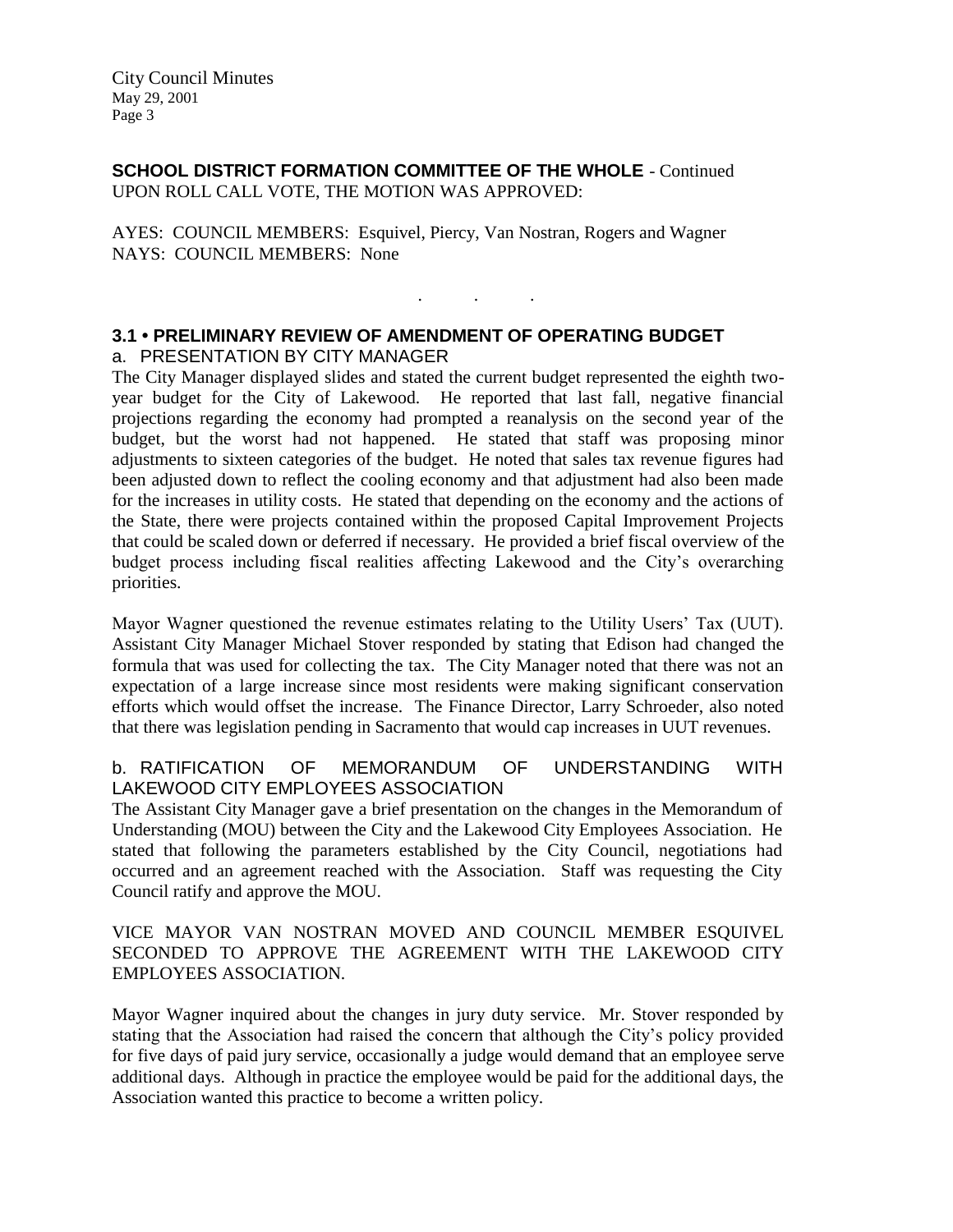City Council Minutes May 29, 2001 Page 4

#### b. RATIFICATION OF MEMORANDUM OF UNDERSTANDING WITH LAKEWOOD CITY EMPLOYEES ASSOCIATION - Continued

Mayor Wagner requested the City Attorney review the letter normally provided to employees for submission to the courts, stating the City's five-day policy to ensure that this recent change did not present a legal conflict.

In response to a question from Mayor Wagner, Mr. Stover stated that the language added to the Committee Participation section meant that both sides would be willing to come back to the table to discuss the issue, but there was no automatic agreement implied.

Mayor Wagner also expressed concern that the change in medical benefits for retirees would increase the number of employees retiring at age 55. Mr. Stover noted that the benefit was only available to employees who retired from Lakewood with at least 20 years of service with the City and that this benefit added only one quarter of one percent to the base amount. Mr. Stover also noted that payment of this type of benefit was a requirement of agencies participating in the Public Employees Retirement System.

Mayor Wagner stated that he felt the component of the agreement dealing with the medical retirement benefit had gone beyond the authority granted by the City Council and that he would not support that portion of the agreement.

Council Member Rogers noted that an employee retiring at 55 with 20 years of service to Lakewood would be gambling that they would not need the supplement after age 75 when such benefits would cease. He also inquired about the additional language for Article 26, Retirement System. Mr. Stover responded by stating that it was not really anything new, but was rather a matter of putting into writing something that the City was already doing.

MAYOR WAGNER MOVED AND COUNCIL MEMBER PIERCY SECONDED TO AMEND THE MOTION TO CONSIDER THE MEDICAL RETIREMENT BENEFIT SEPARATELY. UPON ROLL CALL VOTE, THE MOTION WAS APPROVED:

AYES: COUNCIL MEMBERS: Esquivel, Piercy, Van Nostran, Rogers and Wagner NAYS: COUNCIL MEMBERS: None

UPON ROLL CALL VOTE, THE ORIGINAL MOTION AS AMENDED WAS APPROVED:

AYES: COUNCIL MEMBERS: Esquivel, Piercy, Van Nostran, Rogers and Wagner NAYS: COUNCIL MEMBERS: None

COUNCIL MEMBER ESQUIVEL MOVED AND COUNCIL MEMBER PIERCY SECONDED TO APPROVE THE AMENDMENTS TO SECTION 16. MEDICAL RETIREMENT BENEFIT.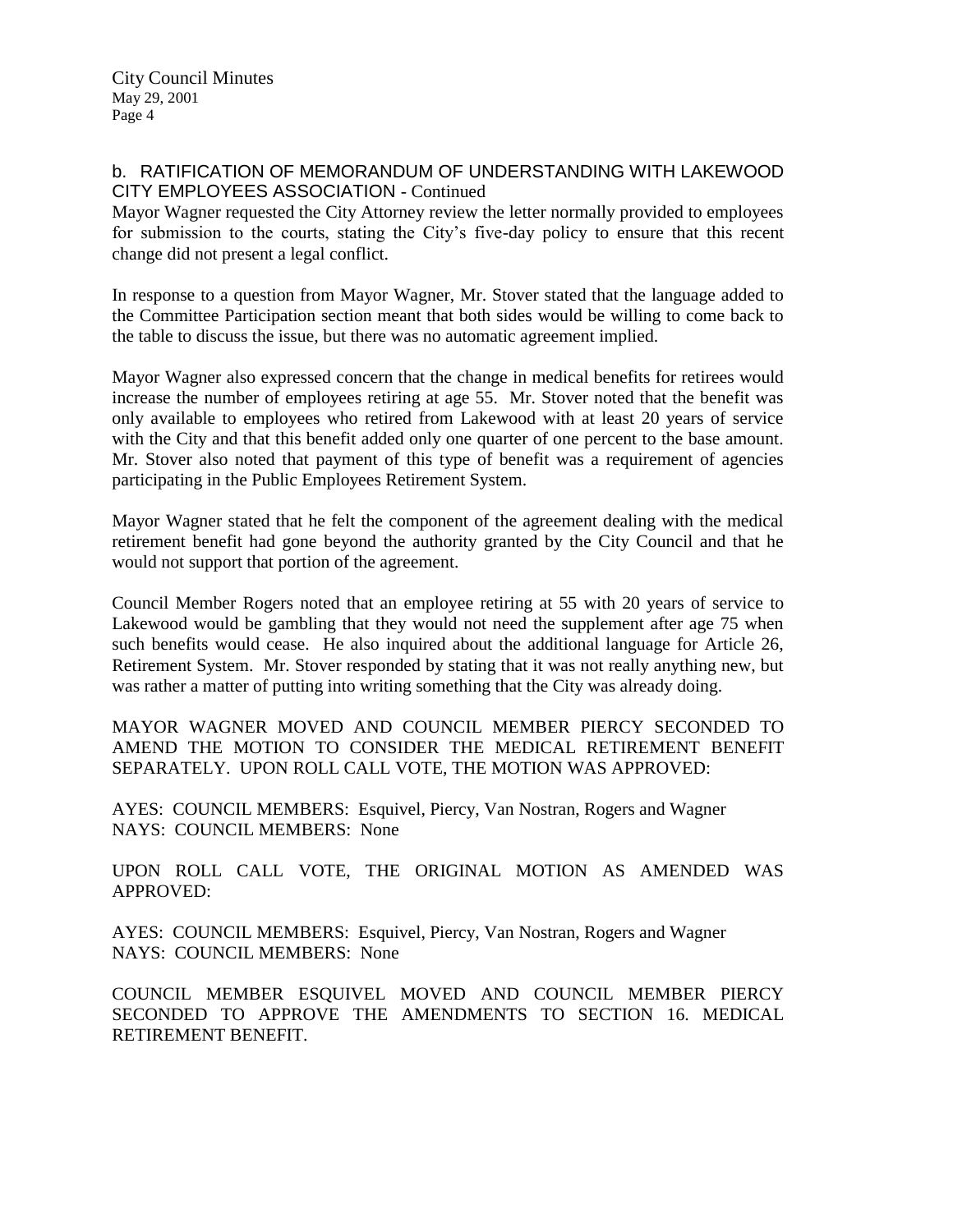#### b. RATIFICATION OF MEMORANDUM OF UNDERSTANDING WITH LAKEWOOD CITY EMPLOYEES ASSOCIATION – Continued UPON ROLL CALL VOTE, THE MOTION WAS APPROVED:

#### AYES: COUNCIL MEMBERS: Esquivel, Piercy, Van Nostran and Rogers NAYS: COUNCIL MEMBERS: Wagner

The Assistant City Manager also requested the City Council consider staff recommendations two and three, which would instruct the City Manager to place the resolutions adopting the MOU and the modified Personnel Rules and Regulations on the June 12th City Council meeting and authorize the retention of professional services from Phase II Systems for the preparation of an IRC 401(a) tax deferral plan in a sum not to exceed \$10,000.

COUNCIL MEMBER PIERCY MOVED AND COUNCIL MEMBER ESQUIVEL SECONDED TO APPROVE STAFF'S RECOMMENDATIONS. UPON ROLL CALL VOTE, THE MOTION WAS APPROVED:

AYES: COUNCIL MEMBERS: Esquivel, Piercy, Van Nostran, Rogers and Wagner NAYS: COUNCIL MEMBERS: None

. . .

## **3.2 • PRELIMINARY REVIEW OF LEGACY CAPITAL IMPROVEMENT PLAN UPDATE 2001-2006**

The Assistant City Manager displayed slides and presented a brief overview of the update to the Legacy Capital Improvement Plan (CIP) reviewing both the funded and unfunded projects. He stated the Plan always had a significant percentage of unfunded projects and that it was not our policy to proceed with any project unless the funding source was firm.

Council Member Piercy inquired about the slide showing changes to the CDBG Eligible Areas of the City. Mr. Stover responded by stating that no changes were official until the census data analysis had been finalized, which would be in about two years.

Vice Mayor Van Nostran asked if the energy cost increases were likely to affect the proposed Sheriff's Station expansion. Mr. Stover responded by stating increased energy costs could impact the amount available in the Sheriff's budget for the project. The City Manager stated that a portion of the project was to be funded from the Sheriff's Department budget and that the Sheriff would seek the remainder from the Board of Supervisors.

Mayor Wagner suggested that funding be set aside for the City's 50th anniversary celebrations in 2004.

Mayor Wagner expressed the need to find a funding source for the median and panel renovation project and stated that perhaps such a project could be spread over multiple years.